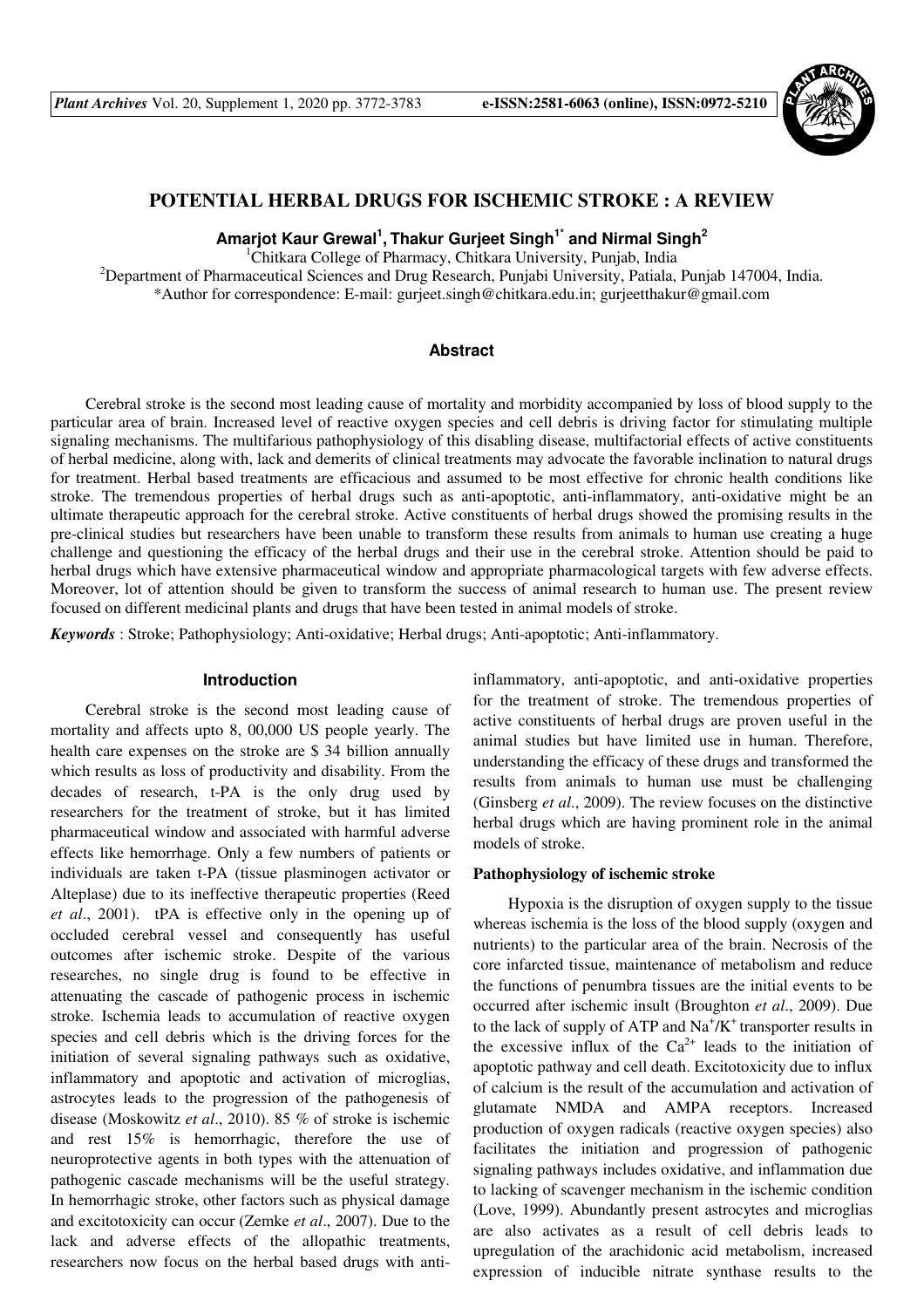accumulation of oxygen radicals in acute stroke. Inflammation plays a prominent role in the ischemic insult. Release or secretion of various cytokines, chemokines along with the infiltration of leucocyte, neutrophils is a result of activated microglias and astrocytes. Activated type 1 microglia is found to releases and increases the expression of pro-inflammatory mediators along with the stimulation of signaling cascade that contributes towards the transcription of pro-inflammatory genes (Rothwell *et al*., 2003). Edema in the cerebellum after the ischemic stroke also plays a dominant role. Dysfunctioning of various cations, transporters i.e. sodium hydrogen anti-porter family, sulfonyl urea receptor-1 transient receptor potential melastatin 4 (SUR1-TRPM4) and aquaporin- 4 is crucial in amplifying the cerebral edema after stroke (Stokum *et al*., 2016).

#### **Targets for neuroprotection in stroke**

## **Inflammation**

Numerous studies have conducted on the neuroprotection in ischemic insult via anti-inflammatory mechanisms. Inflammation plays a dominant role in ischemic condition. After ischemia, accumulation of radicals and cell debris amplifying the release of pro-inflammatory cytokines, chemokines and inflammatory pathways leads to the progression of the pathogenesis of disease (Lakhan *et al*., 2009; Jim *et al*., 2010). Inflammatory process also includes the activation of the matrix metalloproteinase (MMP) that is disrupting the BBB and cause edema due to the dysfunctioning of various transporters and cations. It has been studied that inflammation provides both good and bad effects in the ischemic condition and this statement is the topic for debate. The bad effects of inflammation superimpose the good effects at the early stages of the stroke. An important inflammatory mediator called tumor necrosis factor alpha (TNF- $\alpha$ ) interacts with their R1 and R2 receptor leads to the mediation of death signals with the interaction of Fas associated death domain (FADD) and progresses the inflammation via NFkB genes (Jablonska *et al*., 2011). The NFkB pathway or signaling mechanism results to the transcription of several inflammatory mediators out of which interleukins found to play a prominent role. IL-1 mediates inflammation with the binding to the IL-1 receptor and results in the excessive release of interleukins that worsens the ischemic condition. Antagonist of IL-1 receptor or inhibitors of caspase activation might be the effective therapeutic approach for neuroprotection. Another target for neuroprotection will be Tnf-α and several signaling mechanisms which may be useful strategy for attenuating the ischemic inflammation (Pradilo *et al*., 2012). Microglias found to be neuroprotective which scavenging the toxic molecules and the drugs which activates the microglias might be provide neuroprotection. The process of inflammation in stroke not only damage to the brain it also stimulates various signaling mechanisms that contributes to the further damage.



**Fig. 1:** Downstream pathway of activated pro-inflammatory cytokines and inflammatory mediators lead to ischemic stroke.

# **Oxidative stress**

Production of the free radicals and reactive species is a result of not only inflammation but also excitotoxicity (Pradeep *et al*., 2012). Hydroxyl radical, peroxynitrile molecules are very reactive and cause damage to the lipid cell membrane leading to cell death. Neutralizing the production of free radicals is the way of reducing oxidative stress. Nitric oxide has beneficial effects in stroke initially and it is normal signalling molecule. But increased activity of iNOS as discussed earlier lead to excessive release of NO and leads to the aberration in the signaling mechanisms. Excessive NO interacts with peroxynitrile and cause damage. Study have conducted on Nebivolol in CCAO rats and results shown that after subjection of Nebivolol it reduces the expression of iNOS and amplifies the expression of beneficial eNOS (endothelial nitrate oxide synthase) (Heeba *et al*., 2012). Another source of ROS is NADPH oxidases and the specific inhibitors of this enzyme must be used as treatment of stroke (Radermachar *et al*., 2013). Various studies have conducted in MCAO rats in which oxidative stress is the major target. HS gas is found to increase the activity of antioxidants such as superoxide dismutase and glutathione peroxidase in ischemic rats. Inhibition of downstream signaling mechanisms leads to oxidative stress might be beneficial after ischemic condition. Study on antioxidant N-tertbutyl-α-phenyl nitrone in mice has conducted and a result reflected that it suppresses the component 3 which mediates the oxidative stress and expression of oxidative signaling mechanisms (Yang *et al*., 2013).

## **Blood brain barrier (BBB) disruption**

Matrix metalloproteinases  $(MMP) - 2$  and  $MMP - 9$  are associated with the disruption of BBB after the cerebral ischemic insult. MMP – 2 activate and cleave the MMP -9. It also stimulates the activity of MMP – 9 which can disruption, loosening of the vascular wall a thus damage BBB. Tissue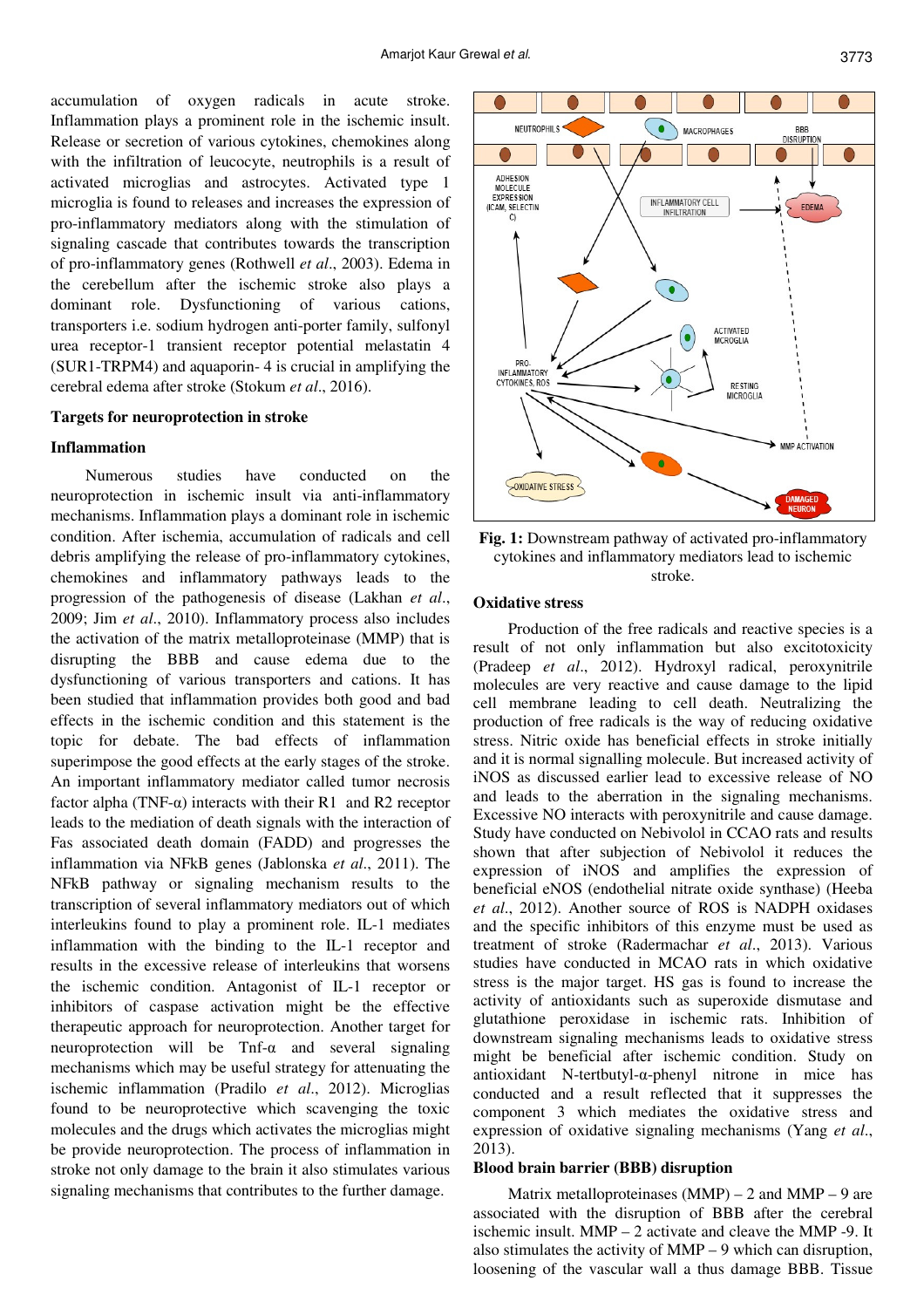inhibitor of matrix metalloproteinase (TIMP) mediates the activity of metalloproteinases endogenously and the drugs that activate the TIMP might be a therapeutic approach in stroke. Various studies have conducted to reduce the expression and activity of MMP-2 and MMP-9. Hyperbaric oxygen treatment improved the embolism in rat model after modulation of the expression of MMP-9 but it is not effective when given with tPA (Michalski *et al*., 2012). Treatment with ethanol also decreases the activity of MMP-2 and MMP – 9 in MCAO rats. It also reduce the cerebral edema by modulating the activity of MMP-2 associated various transporters (Zeng *et al*., 2012). Study on Doxycycline and Kruppel-like factor 2 (KLF2) stimulates the expression of tight junction proteins in MCAO rats (Shi *et al*., 2013). SP600125 which is an inhibitor JNK restores the tightening of the vascular junction and reduced the BBB damage (Chen *et al*., 2012).

#### **Excitotoxicity**

During ischemic insult, toxic amount of neurotransmitters releases into extracellular space due to the depletion of neuronal oxygen and energy stores. Activation of glutamate receptor such as AMPA and NMDA results in the excessive release of calcium leads to the activation of several calcium mediated signaling cascade which initiates the process of necroptosis and autophagy. Excitotoxicity mediated by the glutamate plays a dominant role in the pathogenesis of cerebral ischemia. Reduce or block the activity of glutamate or its receptors might be a neuroprotective approach in ischemia. Researchers have conducted a study on extract of Ginkgo biloba on MCAO rats and concluded that Ginkgo biloba reduced neurodegeneration and edema by declined the levels of extracellular present glutamate (Mdzinarishvili *et al*., 2012). Another approach for the neuroprotection is blocking the action of glutamate receptors by silencing techniques. The micro RNA mir-223 reduces the expression of different subunits of glutamate receptor 2 and NR2B and found to be provide neuroprotection in global ischemia (Harraz *et al*., 2012). Stimulation of the transient receptor potential vanilloid 4 (TRPV4) increases the expression and activity of NMDA receptor. Researcher uses the antagonist of TRPV4 in tMCAO mice and suggested that it reduces the infarct size. Clinical studies and trials such as i.v. magnesium efficacy in stroke (IMAGES) and filed administration of stroke therapy (FAST-MAG) have conducted and these trials are under processing and might be a useful therapeutic approach in ischemia (Saver *et al*., 2014).

#### **Apoptosis**

Loss of blood supply in the ischemic condition leads to the disruption of oxygen and glucose to the brain. The depletion of energy stores along with reduced metabolism initiates many factors which are discussed above out of which apoptosis and necrosis plays a prominent role. Cell death either by apoptosis or necrosis initiates by the depletion of energy and metabolism. We can say that apoptosis is beneficial to necrosis because it can be prevented by giving therapeutic approaches which blocks the apoptotic pathways at multiple steps. The core cells died of necrosis while the penumbra cells are died of apoptosis (Majid, 2014). ATP is the driven force for the initiation of apoptosis, means cells with sufficient ATP can die of apoptotic mechanisms and those with insufficient ATP are the subjects of necrotic death.

The mitochondrial pathway of apoptosis is shown in figure 2. The pathway can be distinguished into caspase dependent or caspase independent. Release of cytochrome C followed by the caspase C activation in caspase dependent signaling leading to the generation and initiation of caspase mechanisms. Strategized the neuroprotective therapies with caspase 3 blockade activity might be an effective therapeutic approach. Researchers have conducted a study on drug molecules such as Trashninone II A, Diallyl sulfide which has the property of inhibiting cleaved caspase and reduced expression of caspase 3 respectively in tMCAO rats and concluded that these molecules inhibiting apoptosis with caspase 3 blockade along with increasing the levels of antiapoptotic protein i.e. BCL-2 (Zgacv *et al*., 2013). Other pathways are also contributing to the cell death but the mitochondrial pathway which is accompanied by the release of apoptosis inducing factor (AIF) and activated by poly ADP ribose polymerase (PARP) is dominant and neuroprotective approaches that alters mitochondrial pathways are investigated (Fu *et al*., 2015).



**Fig. 2:** Activation of caspase dependent apoptotic pathway followed by the release of mitochondrial cytochrome C and signaling of death receptors.

# **Autophagy**

Mechanism of the autophagy in the ischemic stroke is not fully understood. It serves as dual role in ischemic condition. It provides protective mechanism by absorbing deleterious components in some cells and on the other hand itself harmful to another cell. The autophagy response is mediated by the sensing pathways, ATG protein family and the drug rapamycin (Zenke *et al*., 2007; Gabryel *et al*., 2012). Programmed cell death i.e. apoptosis in ischemia is inhibited by the autophagy which is considered to be beneficial. Autophagy is also induced by inhibiting the mTOR pathway with rapamycin. Researchers has conducted the study and concluded that rapamycin inhibits apoptosis and cell death in sub-arachnoid hemorrhage of rat model. It was also found that inhibition of autophagy facilitates the brain damage (Jing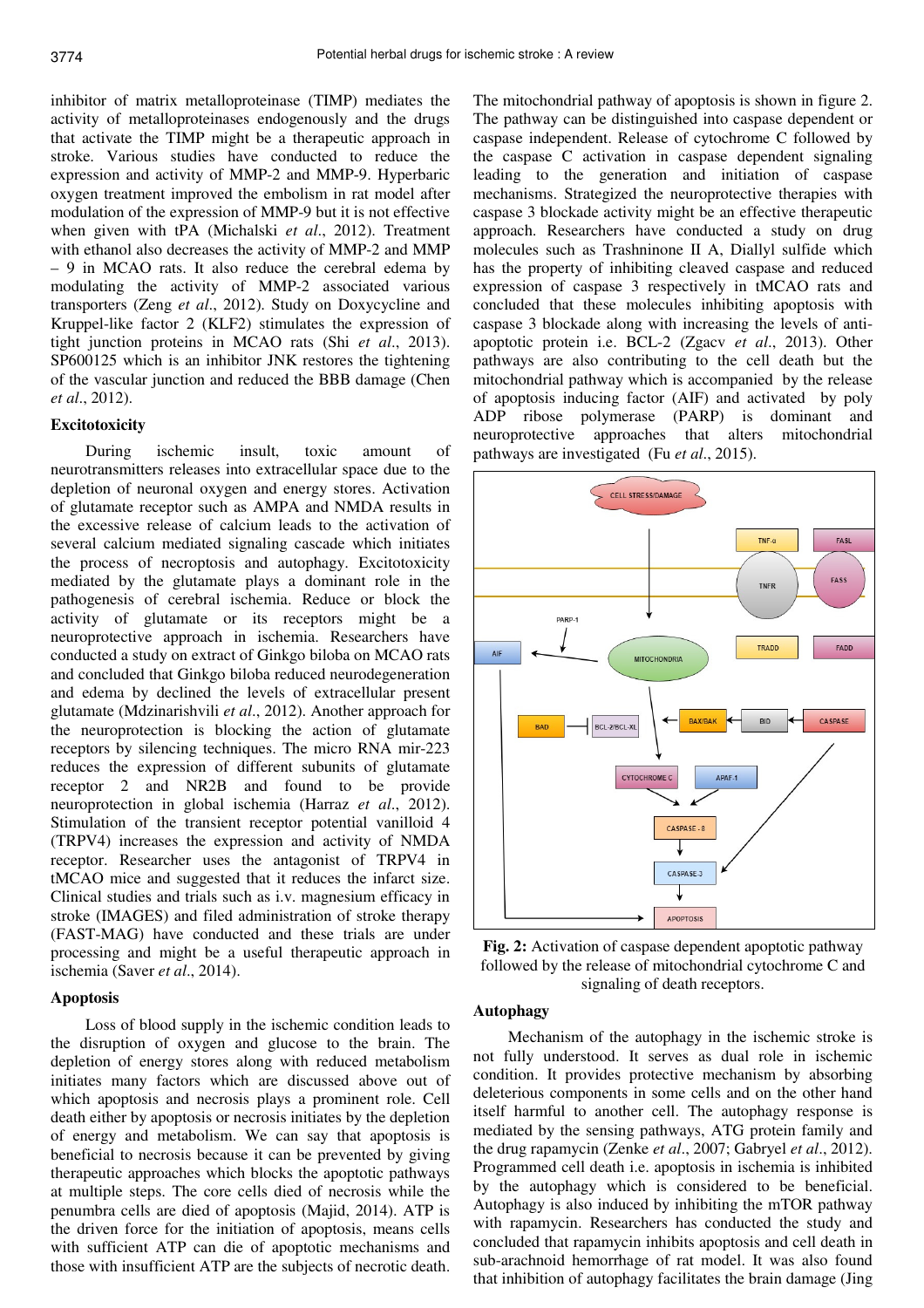*et al*., 2012). Another approach for the induction of autophagy is increases the activity of tuberous sclerosis complex (TSC) which leads to the mTOR inhibition. It has seen that with the suppression of TSC1 subunit brain is vulnerable to cell death after ischemic insult in vivo. In a nutshell, autophagy is neuroprotective in ischemia (Papadakis *et al*., 2013).

## **Neuroprotective stratigies for ischemic stroke**

### **Natural compounds: A Promising Neuroprotectants**

Currently, treatments are inadequate for clinical use, tPA being globally endorsed for treating ischemic stroke has limited time window, and therefore it is restricted to only few patients (Lo 2010; Moskowitz *et al*., 2010). Therefore an effective treatment has to be discovered with extended time window as an alternative to tPA. Reperfusion that may seem to be protective accompanies free radicals and cytokinesmediated inflammation. An effective drug therapy may help to deal with stroke. Herbal medicines have shown prominent effect on treating various inflammatory diseases. Chinese herbal medicine and other natural products are being used from thousand years in clinical treatment to fight inflammation and protect neurons stricken with ischemic stroke. These many natural compounds are still used as healthy food supplements. There are 55 herbal compounds that may be effective against ischemic stroke as they bear anti-inflammatory and anti-oxidant properties. These active compounds are classified into phenolic compounds, saponins, terpenoids and alkaloids based upon their chemical structures, sources and their pharmacological action.

#### **Phenolic compounds**

Phenolic compounds are eminent amongst large group of herbal medicines. Their capability of entrapping singlet oxygen makes them anti-oxidant, anti-inflammatory as well as neuroprotective against cerebral ischemia-reperfusion injury. Flavanoids are the distinct phenolic compounds found in many vegetables and medicinal herbs. Based on their chemical structures they have been divided into several groups such as: isoflavones, flavonols, flavonones and flavones. Flavanoids and other phenolic compounds mechanism of action is mainly antioxidant and antiinflammatory associated with free radical neutralization and inhibition of inflammatory factors. The pharmacological actions can be potentiated by modifying functional group by hydroxylation or methoxylation. Puerarin is an augmented isoflavone derived from Pueriae Radix, has found to be neuroprotective in a rat brain stricken with ischemic injury and its mechanism for neuroprotection is associated with erythropoietin (EPO) elevated expression and decreased COX-2 level (Gao *et al*., 2009; Lim *et al*., 2013). Genistein is an isoflavone derived from soyabean had found neuroprotective against I/R injury as it hampered the NADPH oxidase activity (Ma *et al*., 2010; Castello-Ruiz *et al*., 2011). Nieman *et al*. reviewed that Flavonols belonging to another group of flavonoids is an apprehensive treatment for stroke, diabeties and heart diseases. (Nieman *et al*., 2012). A commonly found flavanol known as Quercetin is found in green vegetables, onions, broccoli and medicinal herbs bearing broad bioactivities. Ghosh *et al*. evaluated the effect of nano encapsulated Quercetin on ischemia-reperfused brain and the results showed decreased expression of MMP-9 and iNOS that ultimately reduced the hippocampal damage in young as well as aged rats (Ghosh *et al*., 2013). Gelderblom

*et al*. well evaluated another flavonal compound Fisetin found abundantly in parrot tree remarkably provided protection against brain injury due to cerebral by lowering the production, release as well as infiltration of various inflammatory factors such as TNF-α, dendritic cells and macrophages (Gelderblom *et al*., 2012). Baicalin, another neuroprotective and anti-inflammatory flavanoid compound that promoted differentiation of neural stem/progenitor cells (Li *et al*., 2012). Zhang *et al*. from his experimental study accounted that the protection aided by luteolin from cerebral I/R injury of stroke animal model was the result of Nrf-2 activation that transcribes HO-1 (Zhang *et al*., 2013). Lee *et al*. also dealt with one of the phenolic compound name cinnamophilin to study its protective effect on stroke model. Cinnamophilin inhibited the production of COX-1 and 5 lipoxygenase during ischemia and reperfusion thereby rendering protection (Lee *et al*., 2009). Another active ingredient of medicinal herb St John's wort is Hyperforin that was being investigated for neuroprotective effect by Albert *et al*. on a transient focal cerebral ischemia of rat model. He found that hyperforin provided protection through COX-1 and 5-lipoxygenas inhibition. Lin *et al*. further studied the hyperforin mechanism of protection and reported that the protection by hyperforin was due to increased activity of transient receptor potential cation channel, phosphorylated cAMP response element binding protein (p-CREB), subfamily C, member 6 (TRPC6) (Lin *et al*., 2013).

#### **Saponins**

Saponins are relatively big molecules having detergent property. Normally they can't easily pass BBB, however disruption of BBB during cerebral ischemia and reperfusion makes saponin enter into parenchyma. Saponins found in many medicinal herbs are well-known for its strong antiinflammatory property against multiple infectious and autoimmune diseases. Gigenosides are best-studied saponins from plant Panax ginseng involving ginsenoside Rb1, Rg1, Rg3, Rd and etc. Studies have revealed its neuroprotective role in stroke. For example Ginsenoside Rb1 given intravenously to permanent cerebral ischemic rats resulted in 50 % infarction size reduction as compared to vehicle control (Zhang *et al*., 2005). Yuan *et al*. also evaluated and reported that ginsenoside Rb1 induced protection in brain of ischemic model via stimulation of GDNF expression (Yuan *et al*., 2007). Tain *et al*. also assessed and revealed that Ginsenoside Rg3 action on rat induced with cerebral I/R appreciably reduced infarction and also improved neurological shortfall (Tian *et al*., 2005; Shin *et al*., 2013). The mechanistic behind ginsenoside Rg3 protection was inhibition of  $Ca^{2+}$  and  $H_2O_2$ induced swelling of mitochondria, ROS generation and enhanced mitochondrial activity and ATP levels (Tian *et al*., 2009). In focal brain injury induced by I/R, the protective role of Ginsenoside Rd was evaluated and the outcome was reduced iNOS and COX-2 level (Liu *et al*., 2009; Ye *et al*., 2011). Ye *et al*. reported that Ginsenoside Rd has been verified for its neuroprotective role in both animal and humans. It displayed appreciable effect on aged rat of ischemic stroke model by reducing infarction volume and improving neurological disability when administered after reperfusion (Ye *et al*., 2011). Liu *et al*. had reported the clinical efficacy of ginsenoside Rd in patients of acute ischemic stroke as examined in a randomized and placebocontrolled phase II clinical trial. The results obtained from ginsenoside Rd treated group found statistically significant as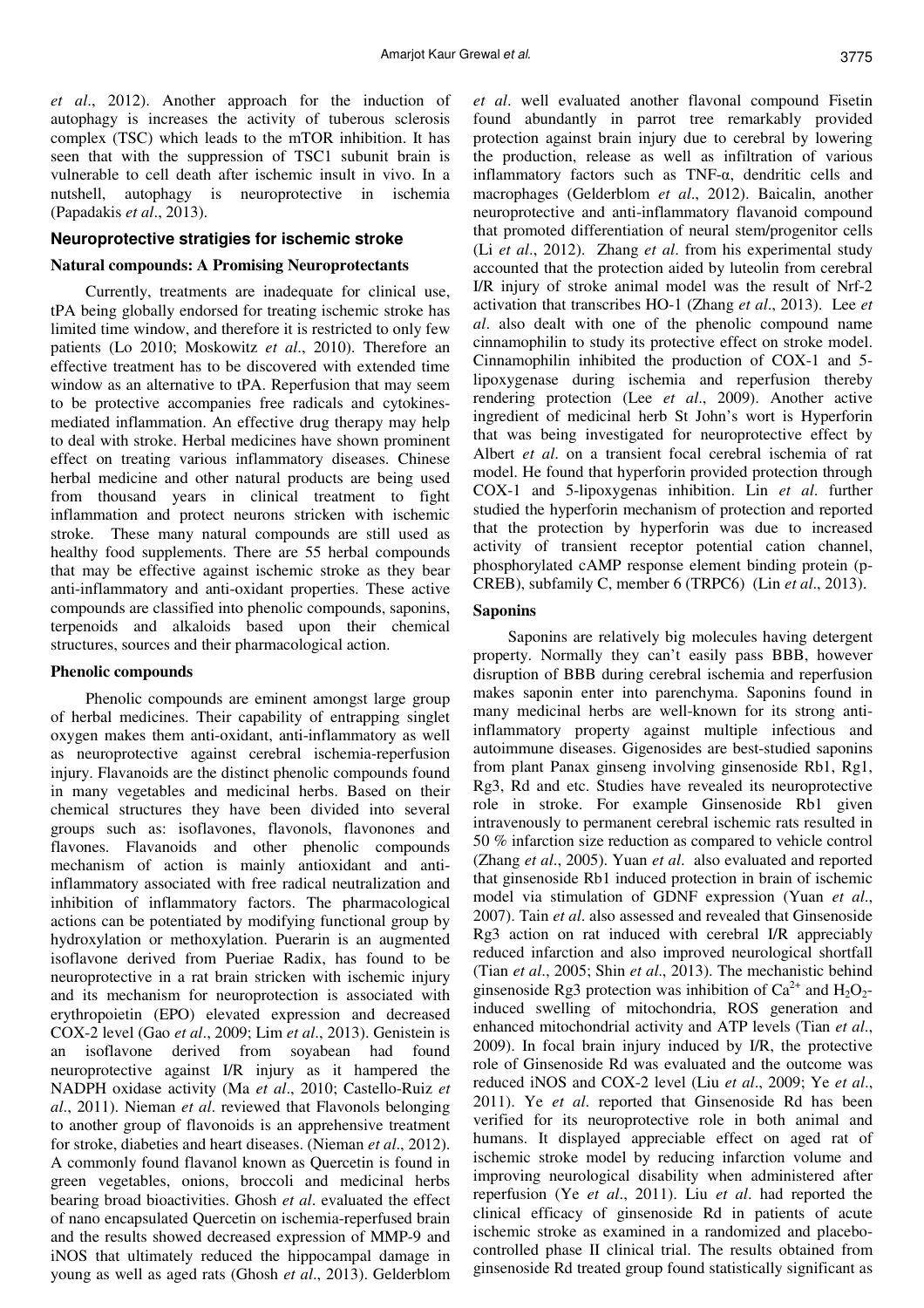compared to the placebo group (Liu *et al*., 2009). On the other hand ginsenoside Rd brought no improvement in neurological functioning; therefore it was not possible to develop it as clinical drug. Guan *et al*. reported that ruscogenin; a component of Chinese herb Ophiopogon japonicas was tested for its neuroprotective and antiinflammatory properties in focal brain of I/R mouse model. The mechanism behind protection of Ruscogenin was the inhibition of NF-κB p65 expression and its cytosolic translocation to nucleus; this ultimately had remarkable effect on infarction size and neurological deficits (Guan *et al*., 2013). A component of Astragalus membranaceous known as Astragaliside IV has found to be effective in reducing infarct volume when administrated at the start of reperfusion (Li *et al*., 2012). The mechanism of neuroprotection was linked with the NF-κB suppression and also the suppression of its all inflammatory factors such as MMP-9, ICAM-1, and TNF- $\alpha$  in the parenchyma of brain (Li *et al*., 2012, 2013).

#### **Terpenoids**

Terpenoids, five-carbon isoprene units is the largest group amongst natural products. Numerous terpenoids possesses stronger pharmacological activity as anti-oxidant, anti-inflammatory as well as neuroprotective. Resveratrol is one of enriched terpenoid component found in fruits and vegetables and especially in red wine showed neuroprotective action on ischemic brain by decreasing the level of MMP-9 and NO in ischemic brain and apoptotic cells (Gao *et al*., 2006; Tsai *et al*., 2007; Li *et al*., 2012). Ha *et al*. tested the role of ginger terpenoid known as 6-shogaol on transient global cerebral ischemia model and the results revealed that 6-shagol notably decreased the LPS- induced increased iNOS expression along with increased PGE-2 IL-1β, COX-2 and TNF-α in microglial cells (Ha *et al*., 2012). Another terpenoid compound tetrahydroxystilbene obtained from Chinese herb "Polygonum multiflorum" had prominent effect on rats brain induced with 90 min ischemia and reperfusion of 24 hr. Tetrahydroxystilbene appreciably reduced the infarction lesion and neurons loss. In order to study the mechanism behind protection Wang *et al*. evaluated test on rat cultured cortical neurons that was exposed with OGD and reoxygenated to mimic ischemia-reperfusion and he found that protection was due to inhibition of iNOS mRNA expression and NF-κB inhibition (Wang *et al*., 2009).

## **Alkaloids**

Alkaloids are found in nearly all the herbal plant have major bioactivities. Alkaloidal compounds such as huperzine A, sinomenine, ligustrazine have shown nueroprotective as well as anti-inflammatory action in several preclinical studies. Wang *et al*. assessed the nueroprotective activity of Huperzine A derived from Huperzia serrata herb against cerebral ischemia of 2 hr followed up by 24 hr reperfusion in rats. Huperzine A reported to reduce brain infarction and neurological shortfall. The protection by Huperzine A was due to inhibition of NF-κB translocation to nucleus and reduced iNOS and COX-2 expression in cortex and striatum (Wang *et al*., 2008). Another study conducted by Loh *et al*. found that compound Leonurin from plant Leonotis leonurus provided protection from I/R induced cerebral infarction and neurological deflict by appreciably reducing level of ROS in mitochondria thereby restoring mitochondria's membrane potential (Loh *et al*., 2010; Qi *et al*., 2010). Similarly Wu *et*  *al*. assessed Sinomenine obtained from plant Sinomenium acutum neuroprotective action on rat model of cerebral ischemia-reperfusion. Sinomenine showed prominent effect on infarction size increased due to ischemia and recovered the neurological function (Wu *et al*., 2011). Another study accomplished by Kao *et al*. proved that alkaloid ligustrazine exhibited neuroprotective effect on cerebral ischemia. The protection was interceded by Ligustrazine up regulation of Nrf-2 that resulted in inhibition of macrophages and infiltration of immune cells (Kao *et al*. 2013).

# **Other approaches: Neuroprotective treatments with Pleiotropic effects**

## **Carnosine**

Carnosine is a natural dipeptide compound possessing both antioxidant and anti-excitotoxic properties (Boldyrev *et al*., 2010). It's also a chelating agent of metals like zinc necessary for matrix metalloproteinase activity. Because of its ability to cross readily the blood-brain barrier makes it prominent therapy for early stages of stroke. Bae *et al*. has revealed in his study that carnosine brings neuroprotection in both transient as well as permanent ischemic animal model (Bae *et al*., 2013). Krishnamurthy *et al*. found Carnosine as anti-exitototoxic in pMCAO mice that helped to reduce infarction size and improved neurologic function. It also altered the MMP activity along with the levels of reactive oxygen species. Carnosinase is an enzyme that cleaves Carnosine into alanine and histidine aminoacids that showed neuroprotection in pMCAO mice model which was later inhibited by Bestatin, an inhibitor of carnosinase (Krishnamurthy *et al*., 2009).

#### **Asiatic Acid**

Asiatic acid found to be beneficial in wound healing, liver injury and toxicity due to beta-amyloid, as it worked on oxidative stress, inflammation, and excitotoxicity. It is also found to be neuroptotective in stroke as recommended in recent studies. In pMCAO model of mice, Asiatic acid reduced the infarction size and helped to improve neurologic insufficiency, probably by suppressing mitochondrial damage and protecting BBB. Lee *et al*. also found Asiatic acid to be neuroprotective in ischemia rat model as it inhibited mitochondrial damage and MMP-9 activation (Lee *et al*., 2012). An extract from Centella asiatica containing acetic acid has shown neuroprotective effect in tMCAO rats. Centella asiatica showed antioxidant by and improved behavioral function (Tabassum *et al*., 2013).

## **Flavonoids: Xanthohumol**

Xanthohumol is a flavanoid component with broad therapeutic activity such as anti-inflammatory, anti-apoptotic, antioxidant, and antithrombotic. Xanthohumol antioxidant effect was evaluated in a study conducted on MCAO induced ischemia in rats that revealed its ability to reduce the iNOS expression and all the levels of inflammatory factors such as TNF  $\alpha$ , hypoxia inducible factor 1 alpha (HIF-1  $\alpha$ ). Also the expression of activated caspase 3 and hydroxyl radicals was reduced in xanthohumol treated rats. Another flavanoid constituent Nargingenin aided neuroprotection by giving antioxidant and anti-inflammatory effect in tMCAO rat (Raza *et al*., 2013). In tMCAO mice, the protection favored by Fisetin, a flavanoid component against brain ischemic injury was due to inactivation of inflammatory cells and inhibition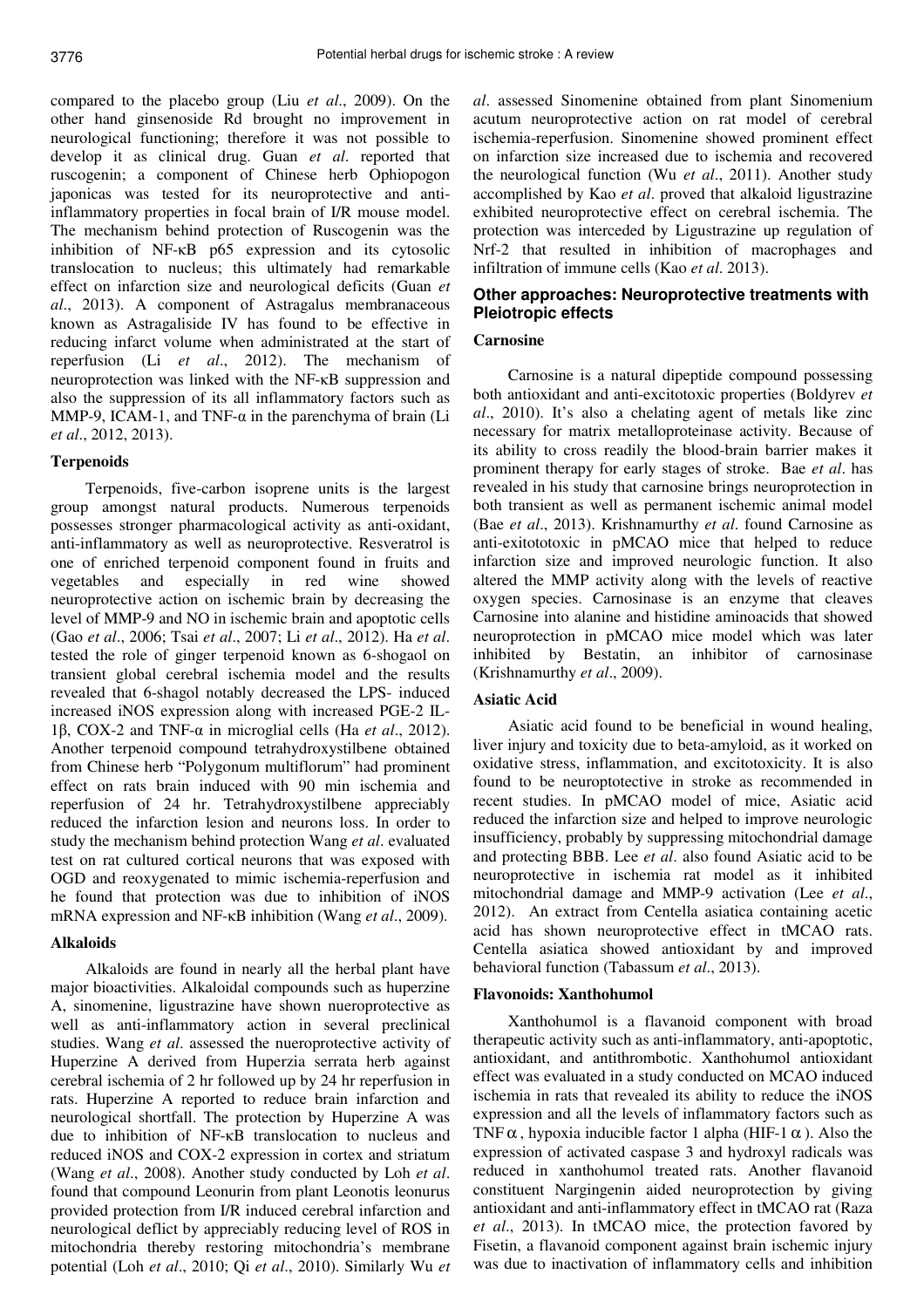of macrophages and dendritic cells migration into the brain (Gelderblom *et al*., 2012).

## **Cannabinoids**

Cannabinoids is one of the major compounds having multiple beneficial effects especially anti-inflammatory effects in stroke (Zhou *et al*., 2012). However, evidence also suggests Cannabinoids possessing antioxidant and antiapoptotic properties Cannabinoids receptor agonist, WIN55, 212-2 and JWH-133 had shown significant reduction in the size of brain infarction and neurological mutilation, as well as oligodendrocyte precursor cells protection due to activation of microglia and macrophages in ischemic mice and rats. Sun *et al*. also studied the effect of TAK-937 another cannabinoid receptor agonist that provided protection of brain in tMCAO rats when given at the time of hypothermia by reducing the volume of infarction (Sun *et al*., 2013).

The therapeutic advancement of herbal drugs by a lot of scientific enterprise has proved its significance in treating cerebral ischemic conditions. Here are some of the compounds with detailed description, mentioned in the following section that may have significant therapeutic benefit.

#### **Resveratrol**

Resveratrol, a phytoalexin (3, 4, 5-trihydroxystilbene) is found mainly in skin and grapes seed and is reported to have broad pharmacological activity on inflammation, oxidative stress and carcinogens. The antioxidant property of is revealed in the study of ischemic-reperfusion stroke model pretreated with resveratrol (Sakata *et al*., 2010). Another study by Ren and his co-workers who used MCAO rat model to determine the neuroprotective effect of resveratrol and the result suggested that resveratrol provided protection via upregulation of Nrf2/AR. (Ren *et al*., 2011). Yosuf *et al*. also studied the effect of resveratrol in MCAO model against mitochondrial dysfunctions in the rat's hippocampus. The study revealed that resveratrol apparently helped in restoration of ATP and reduced release of cytochrome c from mitochondria that resulted marked decrease in DNA fragmentation. Brain infarction and edema was also reduced (Yosuf *et al*., 2009). Further, Simao *et al*. investigated the possible relation between resveratrol nueroprotective effect and pathway of the apoptosis/ cell survival in rat model of global cerebral ischemia pursued by discrete periods of reperfusion. Resveratrol pretreatment rendered protection by increasing Akt, GSK-3β and CREB phosphorylation in the CA1 hippocampus that are responsible for regulating various cellular processes, such as cell proliferation, glucose metabolism, apoptosis, transcription. The protection was reversed by PI3-K inhibitor, LY294002 (Simao *et al*., 2012).

#### **Ginkgo biloba**

The medicinal property of Ginkgo biloba extracts has been reported for their health benefits, specifically in the brain. The antioxidant properties of Ginkgo extract, EGb761, is protective for neurons against oxidative stress as revealed in the study EGb761 treatment resulted in an increased activity of catalase and SOD and decreased LPO activity in the hippocampus, striatum and substantia nigra of rats brain (Birdi *et al*., 2001). Tulsulkar *et al*. studied the result of EGb761 in mice model of transient global ischemia and found that EGb761 pretreatment decreased hippocampal neuronal death induced by ischemia and inflammation; it also reduced DNA fragmentation of hippocampal neurons. The protection was mediated due to increased expression of Nrf2, HO1, and vascular endothelial growth factor (VEGF) suggesting that neuroprotection by EGb761 was HO1/Nrf2 pathway mediated (Tulsulkar *et al*., 2013). Another neuroprotective effect of EGb761 was observed in mice subjected with permanent distal middle cerebral artery occlusion (pMCAO). In EGb761 treated mice, the cerebral infarction and neurologic deficit score (NDS) was lowered due to increased expression of HO1, VEGF and eNOS in the brain cortices (Shah *et al*., 2011).

Activity of Na/K-ATPase is being concerned with the cerebral ischemic-pathophysiology. EGb761 showed neuroprotective effect in ipsilateral cortex of mice subjected to middle cerebral unilateral occlusion by increasing ATPase activity as compared to the non ischemic contra lateral cortices group [51]. EGb761 also managed to reduce the cellular edema and neurodegeneration.

Another study revealed that the mechanism behind the nueroprotection aided by EGb761 in MCAO induced ischemia in mice brains is due to reduction of excitotoxicity that ultimately reduced the cell swelling in hippocampal slices and cell degeneration. Further Mdzinarishvilli *et al*. evaluated the relation between calcium and cerebral ischemic injury by EGb761 administration in rats during ischemia and the result indicated that EGb761 reduced the intracellular calcium that caused excitotoxicity by decreasing glutamate and aspartate concentration and increasing GABA concentration (Mdzinarishvilli *et al*., 2012). Yang *et al*. demonstrated the effect of an active component named Ginkgolide B, a terpene lactone extracted from Ginkgo biloba leaves in MCAO rats and it revealed that Ginkgolide B reduced cerebral infarction volume by decreasing the concentrations of glutamate, aspartic acid and glycine and increasing the extracellular GABA concentrations in rats brain (Yang *et al*., 2011). Another active component of Ginkgo biloba is Ginkgolide K which is a natural plateletactivating factor receptor antagonist. Ma *et al***.** investigated its neuroprotective role in cerebral ischemia of MCAO model and found that ginkgolide K reduced the volume of infarction by strikingly reversing the level of MDA, NO, NOS and SOD to their normal state in ischemic brain as well as in serum (Ma *et al*., 2012).

# **Curcumin**

Curcumin, as one of the popular Indian spice known as turmeric belongs to the family Zingiberaceae. Its polyphenolic compound curcuminoid is responsible for giving yellow color to the turmeric. Chemically curcumin has a methylene- 1, 3-diketo group that exhibiting keto-enol tautomerism. The possible antioxidant effects of curcumin against cerebral ischemia are reflected in various studies. Al omar *et al*. showed Curcumin remarkable effect on rat ischemic forebrain of B reduced MDA levels CCAO model. The protection rendered by Curcumin was due to increased activities of GSH, catalase and SOD and reduced MDA activity (Al Omar *et al*., 2006). Shukla *et al*. also evaluated the mechanism of Curcumin neuroprotection in MCAO induced focal cerebral IR injury in rats. The infarction and the cerebral edema was reduced, also high level of lipid peroxides in ipsilateral and contra lateral hemispheres of the brain observed after MCAO was reduced by curcumin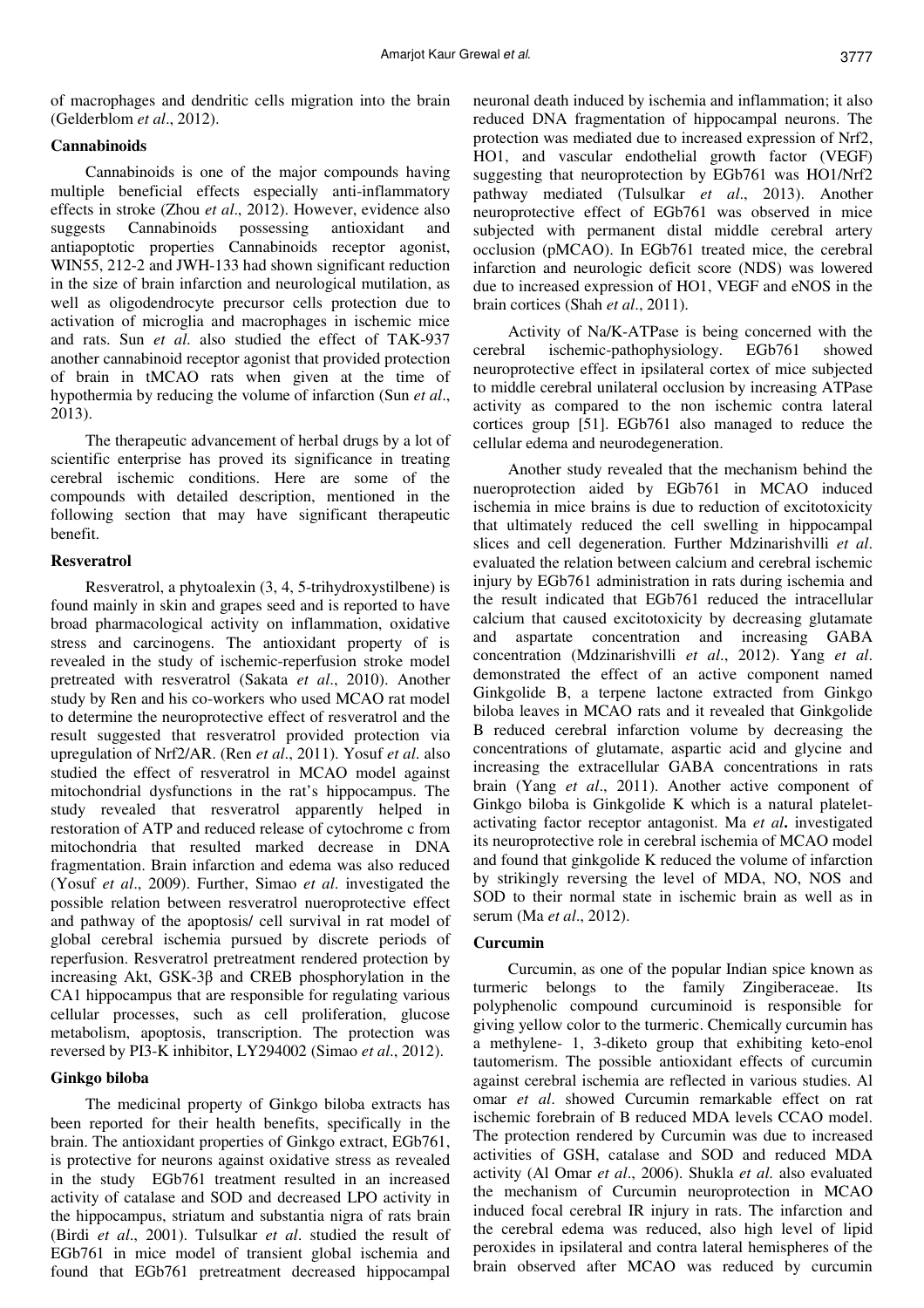treatment. Curcumin also increased the SOD and GPx activities in the ipsilateral hemisphere suggesting that the nueroprotection was mediated through curcumin antioxidant activity (Shukla *et al*., 2008). Jiang *et al*. also investigated curcumin role against cerebral ischemia and found that curcumin significantly protected BBB integrity by reducing iNOS expression in astrocytes cells (Jiang *et al*., 2007).

Zhuang *et al***.** studied the anti-inflammatory effect of curcumin in gerbils induced with forebrain ischemia by BCCAO. Curcumin treated gerbils had decreased apoptotic neurons in the hippocampus CA1 region and the effect was due to decreased Jun and NF-κB expression (Zhuang *et al*., 2009).

#### **Epigallocatechin-3-gallate (EGCG)**

Catechins, a flavonoid chemical constituent obtained from fresh tea leaves of Camellia sinensis. The antioxidant properties of these constituents are linked with the increased level of transcription factors and antioxidant enzymes. EGCG is a polyphenolic compound abundantly found with broader pharmacological activity as anticancer, antioxidant, antiinflammatory and cardioactive properties, because of which green tea polyphenols is recommended as possible neuroprotectant in progressive neurodegenerative disorders as they proficient to alter the brain revealed in various epidemiological studies. Wu *et al*. reported that EGCG prevented ROS generation by activation of Nrf2 that induced GST, GPX, GCL, HO-1 expression (Wu *et al*., 2006). A recent study has proved EGCG neuroprotective effect in gerbils induced with global ischemia by BCCAO. EGCG given at a dose of 25 or 50 mg/kg notably ameliorated hippocampal CA1 neuronal damage. Similar effects of EGCG were observed in a rat model of ischemia induced by MCAO, EGCG reduced infarction volume and modified the levels of MDA, glutathione and NO concentrations (Choi *et al*., 2004). Wei *et al*. conducted another study that revealed EGCG effects on modulating sodium nitroprusside (SNP) and NO concentrations as they were majorly involved in destroying the integrity of the BBB during ischemic conditions. EGCG attenuated the oxidative stress by reducing NADPH-d/nNOS expression (Wei *et al*., 2004). Jung *et al*. investigated EGCG effect on SNP-induced apoptosis in rat PC12 cells. EGCG proved to be anti-apoptotic by preventing mitochondrial release of cytochrome c into cytosol along with caspase-9 and caspase-3 inactivation (Jung *et al*., 2007).

## **Baicalin**

Baicalin is the flavanoid compound obtained from plant Scutellaria baicalensi. It's a potent anti-inflammatory and anti-tumor agent and because of its wide range of pharmacological activity it is protective against focally induced cerebral ischemia-reperfusion injury in rats. Baicalin treatment significantly reduced infarct volume and via increased BDNF expression and reduced caspase-3 expression (Zhang *et al*., 2006). Tu *et al*. also found that baicalin reduced the neurological discrepancy scores and cerebral infarction in rats after pMCAO via significant decrease in the enzymatic activity of myeloperoxidase also with decreased expression of caspase-3 that ultimately inhibited apoptosis after pMCAO (Tu *et al*., 2012). The activation of several transcription factors generates various inflammatory reactions in cerebral ischemia-reperfusion. One of the receptors called NOD2 (nucleotide-binding oligomerization domain protein 2) involved in innate

immune response is genetically linked with several inflammatory reactions. In this perspective, Li *et al*. also evaluated baicalin's effect on mice undergone with cerebral ischemia-reperfusion, Baicalin showed remarkable protection via down regulating the expression of NOD2 and TNFα that were up-regulated during oxygen-glucose deprivation, therefore revealing NOD2 as the target for baicalin, giving neural-protection on cerebral ischemia reperfusion injury (Li *et al*., 2010). Baicalin also provided protection in ischemia induced rat brain by MCAO via inhibiting TLR2/4 signaling pathway along with the reduction in the expression of TLR2/4, NFκB, COX-2 and iNOS in rat brain. The elevated level of NF-κB and p65 decreased significantly after baicalin treatment (Li *et al*., 2017). Another neuroprotective effect of baicalin was studied by Cao *et al*. in gerbils undergone with transient global cerebral ischemic-reperfusion injury where baicalin's treatment showed significant attenuation of neuronal cell damage brought up by ischemia and also brought significant elevation in the level of SOD, GSH and GSH-PX via promoting BDNF expression as well as inhibiting caspase-3. Thus all findings reveal that baicalin's neuroprotective effect may be allied with anti-oxidant and anti-apoptotic property (Cao *et al*., 2011).

#### **Conclusion**

Due to the complex pathophysiology of stroke and multifactorial effect of herbals, they may promise future for natural medicine for stroke. Their anti-oxidant, antiapoptotic, anti-inflammatory and protective vascular effects are believed to be efficacious in treatment. For various neurodegenerative and chronic diseases, herbals have proved to be safer over longer period of time as they have fewer side-effects. Many active constituents of medicinal plants have shown neuroprotective effects when tested on laboratory bench but their transformation to clinical trials has been a huge challenge for stroke treatment. Hence, comprehensive data of safety and efficacy of medicinal plants should be generated and continuous efforts should be made to prove their effectiveness clinically. More consideration should be paid to natural compounds that can have extensive therapeutic time windows and that can prove to be perfect pharmacological targets with few side effects.

#### **References**

- Albers, G.W.; Goldstein, L.B.; Hall, D.; Lesko, L.M. and Aptiganel Acute Stroke Investigators (2001). Aptiganel hydrochloride in acute ischemic stroke: a randomized controlled trial. Jama, 286(21): 2673-2682.
- Albert, D.; Zündorf, I.; Dingermann, T.; Müller, W.E.; Steinhilber, D. and Werz, O. (2002). Hyperforin is a dual inhibitor of cyclooxygenase-1 and 5 lipoxygenase. Biochemical pharmacology, 64(12):1767-1775.
- Al-Omar, F.A.; Nagi, M.N.; Abdulgadir, M.M.; Al-Joni, K.S. and Al-Majed, A.A. (2006). Immediate and delayed treatments with curcumin prevents forebrain ischemiainduced neuronal damage and oxidative insult in the rat hippocampus. Neurochemical research, 31(5):611-618.
- Amaro, S.; Laredo, C.; Renú, A.; Llull, L.; Rudilosso, S.; Obach, V.; Urra, X.; Planas, A.M. and Chamorro, Á. (2016). Uric acid therapy prevents early ischemic stroke progression: a tertiary analysis of the URICO-ICTUS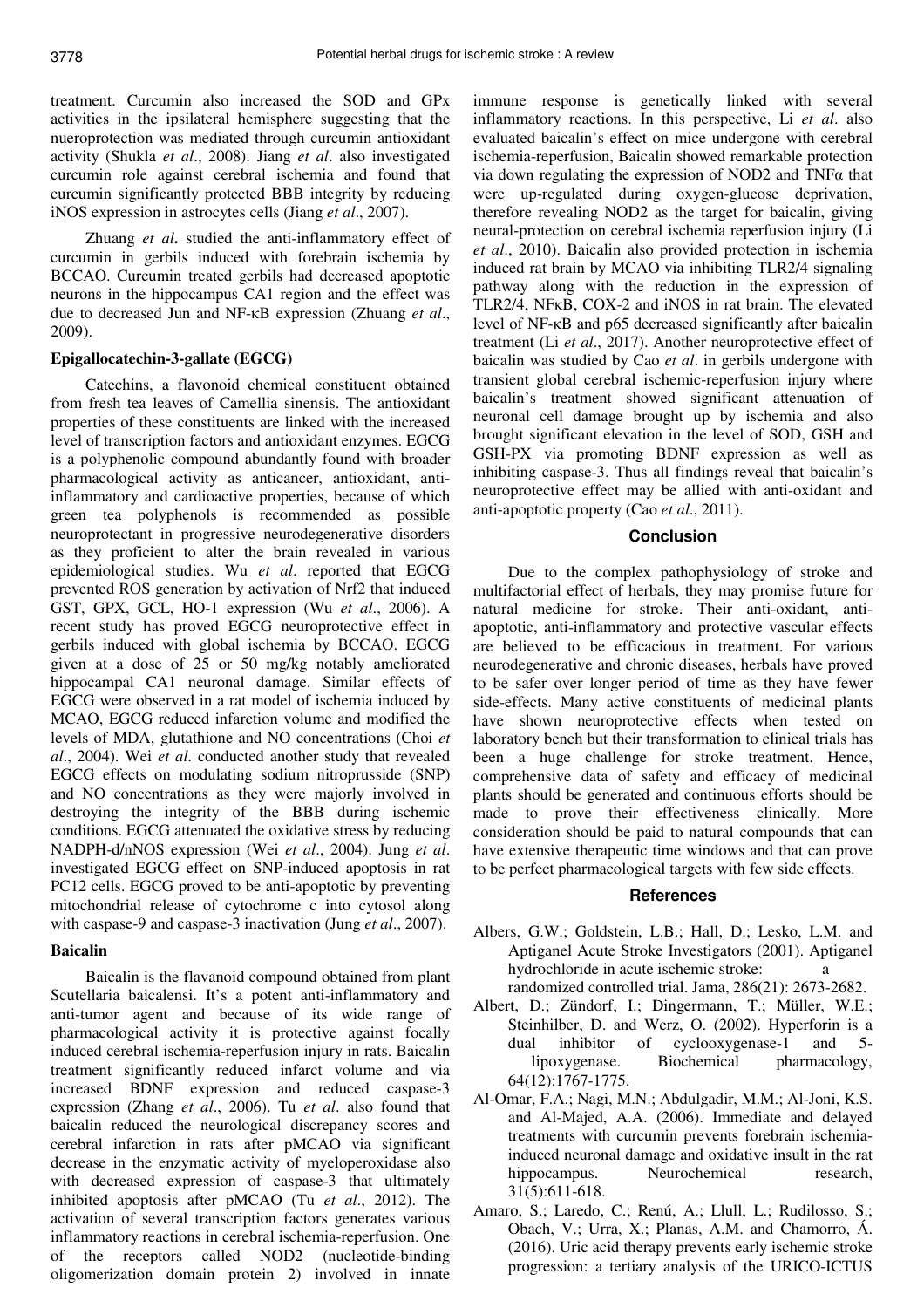trial (efficacy study of combined treatment with uric acid and r-tPA in acute ischemic stroke). Stroke, 47(11): 2874-2876.

- Amaro, S.; Llull, L.; Renú, A.; Laredo, C.; Perez, B.; Vila, E.; Torres, F.; Planas, A.M. and Chamorro, Á. (2015). Uric acid improves glucose driven oxidative stress in human ischemic stroke. Annals of neurology, 77(5): 775-783.
- American Nimodipine Study Group (1992). Clinical trial of nimodipine in acute ischemic stroke. Stroke, 23: 615.
- Aronowski, J. and Zhao, X. (2011). Molecular pathophysiology of cerebral hemorrhage: secondary brain injury. Stroke, 42(6): 1781-1786.
- Arrich, J.; Holzer, M.; Havel, C.; Müllner, M. and Herkner, H. (2016). Hypothermia for neuroprotection in adults after cardiopulmonary resuscitation. Cochrane database of systematic reviews, (2).
- Bae, O.N.; Serfozo, K.; Baek, S.H.; Lee, K.Y.; Dorrance, A.; Rumbeiha, W.; Fitzgerald, S.D.; Farooq, M.U.; Naravelta, B.; Bhatt, A. and Majid, A. (2013). Safety and efficacy evaluation of carnosine, an endogenous neuroprotective agent for ischemic stroke. Stroke, 44(1): 205-212.
- Bai, F.; Xu, Y.; Chen, J.; Liu, Q.; Gu, J.; Wang, X.; Ma, J.; Li, H.; Onuchic, J.N. and Jiang, H. (2013). Free energy landscape for the binding process of Huperzine A to acetylcholinesterase. Proceedings of the National Academy of Sciences. Mar 12;110(11): 4273-4278.
- Bai, F.; Xu, Y.; Chen, J.; Liu, Q.; Gu, J.; Wang, X.; Ma, J.; Li, H.; Onuchic, J.N. and Jiang, H. (2013). Free energy landscape for the binding process of Huperzine A to acetylcholinesterase. Proceedings of the National Academy of Sciences, 110(11): 4273-4278.
- Bridi, R.; Crossetti, F.P.; Steffen, V.M. and Henriques, A.T. (2001). The antioxidant activity of standardized extract of Ginkgo biloba (EGb 761) in rats. Phytotherapy Research, 15(5): 449-451.
- Broughton, B.R.; Reutens, D.C. and Sobey, C.G. (2009). Apoptotic mechanisms after cerebral ischemia. Stroke, 40(5): 331-e339.
- Cao, Y.; Mao, X.; Sun, C.; Zheng, P.; Gao, J.; Wang, X.; Min, D.; Sun, H.; Xie, N. and Cai, J. (2011). *Baicalin attenuates* global cerebral ischemia/reperfusion injury in gerbils via anti-oxidative and anti-apoptotic pathways. Brain research bulletin, 85(6): 396-402.
- Castello-Ruiz, M.; Torregrosa, G.; Burguete, M.C.; Salom, J.B.; Gil, J.V.; Miranda, F.J.; Jover-Mengual, T.; Marrachelli, V.G. and Alborch, E. (2011). Soy-derived phytoestrogens as preventive and acute neuroprotectors in experimental ischemic stroke: influence of rat strain. Phytomedicine, 18(6): 513-515.
- Chen, C.Y.; Jang, J.H.; Li, M.H. and Surh, Y.J. (2005). Resveratrol upregulates heme oxygenase-1 expression via activation of NF-E2-related factor 2 in PC12 cells. Biochemical and biophysical research communications, 331(4): 993-1000.
- Choi, Y.B.; Kim, Y.I.; Lee, K.S. and Kim, B.S. (2004). Protective effect of epigallocatechin gallate on brain damage after transient middle cerebral artery occlusion in rats. Brain research, 1019(1-2): 47-54.
- Dávalos, A.; Alvarez-Sabín, J.; Castillo, J.; Díez-Tejedor, E.; Ferro, J.; Martínez-Vila, E.; Serena, J.; Segura, T.; Cruz, V.T.; Masjuan, J. and Cobo, E. (2012). Citicoline in the treatment of acute ischaemic stroke: an

international, randomised, multicentre, placebocontrolled study (ICTUS trial). The Lancet, 380(9839): 349-357.

- Davis, S.M.; Lees, K.R.; Albers, G.W.; Diener, H.C.; Markabi, S.; Karlsson, G. and Norris, J. (2000). Selfotel in acute ischemic stroke: possible neurotoxic effects of an NMDA antagonist. Stroke, 31(2): 347-354.
- del Zoppo, G.J.; Milner, R.; Mabuchi, T.; Hung, S.; Wang, X.; Berg, G.I. and Koziol, J.A. (2007). Microglial activation and matrix protease generation during focal cerebral ischemia. Stroke, 38(2): 646-651.
- Du, H.; Xiang, J.; Zhang, Y. and Tang, Y. (2007). A spectroscopic and molecular modeling study of sinomenine binding to transferrin. Bioorganic & medicinal chemistry letters, 17(6): 701-1704.
- Duley, L.; Gülmezoglu, A.M.; Henderson, D.J. and Chou, D. (2010). Magnesium sulphate and other anticonvulsants for women with pre eclampsia. Cochrane database of systematic reviews,  $(11)$ .
- Els, T.; Oehm, E.; Voigt, S.; Klisch, J.; Hetzel, A. and Kassubek, J. (2006). Safety and therapeutical benefit of hemicraniectomy combined with mild hypothermia in comparison with hemicraniectomy alone in patients with malignant ischemic stroke. Cerebrovascular Diseases, 21(1-2):79-85.
- Fu, P.; Peng, C.; Ding, J.Y.; Asmaro, K.; Sullivan, J.M.; Guthikonda, M. and Ding, Y. (2013). Acute administration of ethanol reduces apoptosis following ischemic stroke in rats. Neuroscience research, 76(1-2): 93-97.
- Fu, Y.; Zhang, N.; Ren, L.; Yan, Y.; Sun, N.; Li, Y.J.; Han, W.; Xue, R.; Liu, Q.; Hao, J. and Yu, C. (2014). Impact of an immune modulator fingolimod on acute ischemic stroke. Proceedings of the National Academy of Sciences, 111(51): 18315-18320.
- Gabryel, B.; Kost, A. and Kasprowska, D. (2012). Neuronal autophagy in cerebral ischemia–a potential target for neuroprotective strategies?. Pharmacological Reports, 64(1): 1-15.
- Gao, L.; Ji, X.; Song, J.; Liu, P.; Yan, F.; Gong, W.; Dang, S. and Luo, Y. (2009). Puerarin protects against ischemic brain injury in a rat model of transient focal ischemia. Neurological research, 31(4):402-406.
- Gelderblom, M.; Leypoldt, F.; Lewerenz, J.; Birkenmayer, G.; Orozco, D.; Ludewig, P.; Thundyil, J.; Arumugam, T.V.; Gerloff, C.; Tolosa, E. and Maher, P. (2012). The flavonoid fisetin attenuates postischemic immune cell infiltration, activation and infarct size after transient cerebral middle artery occlusion in mice. Journal of Cerebral Blood Flow & Metabolism, 32(5): 835-843.
- Gelderblom, M.; Leypoldt, F.; Steinbach, K.; Behrens, D.; Choe, C.U.; Siler, D.A.; Arumugam, T.V.; Orthey, E.; Gerloff, C.; Tolosa, E. and Magnus, T. (2009). Temporal and spatial dynamics of cerebral immune cell accumulation in stroke. Stroke, 40(5): 1849-1857.
- Ghosh, A.; Sarkar, S.; Mandal, A.K. and Das, N. (2013). Neuroprotective role of nanoencapsulated quercetin in combating ischemia-reperfusion induced neuronal damage in young and aged rats. PLoS One, 8(4): 57735.
- Ginsberg, M.D. and Hill, M.D. (2015). Symptomatic intracranial hemorrhage in the ALIAS Multicenter Trial: relationship to endovascular thrombolytic therapy. International Journal of Stroke, 10(4): 494-500.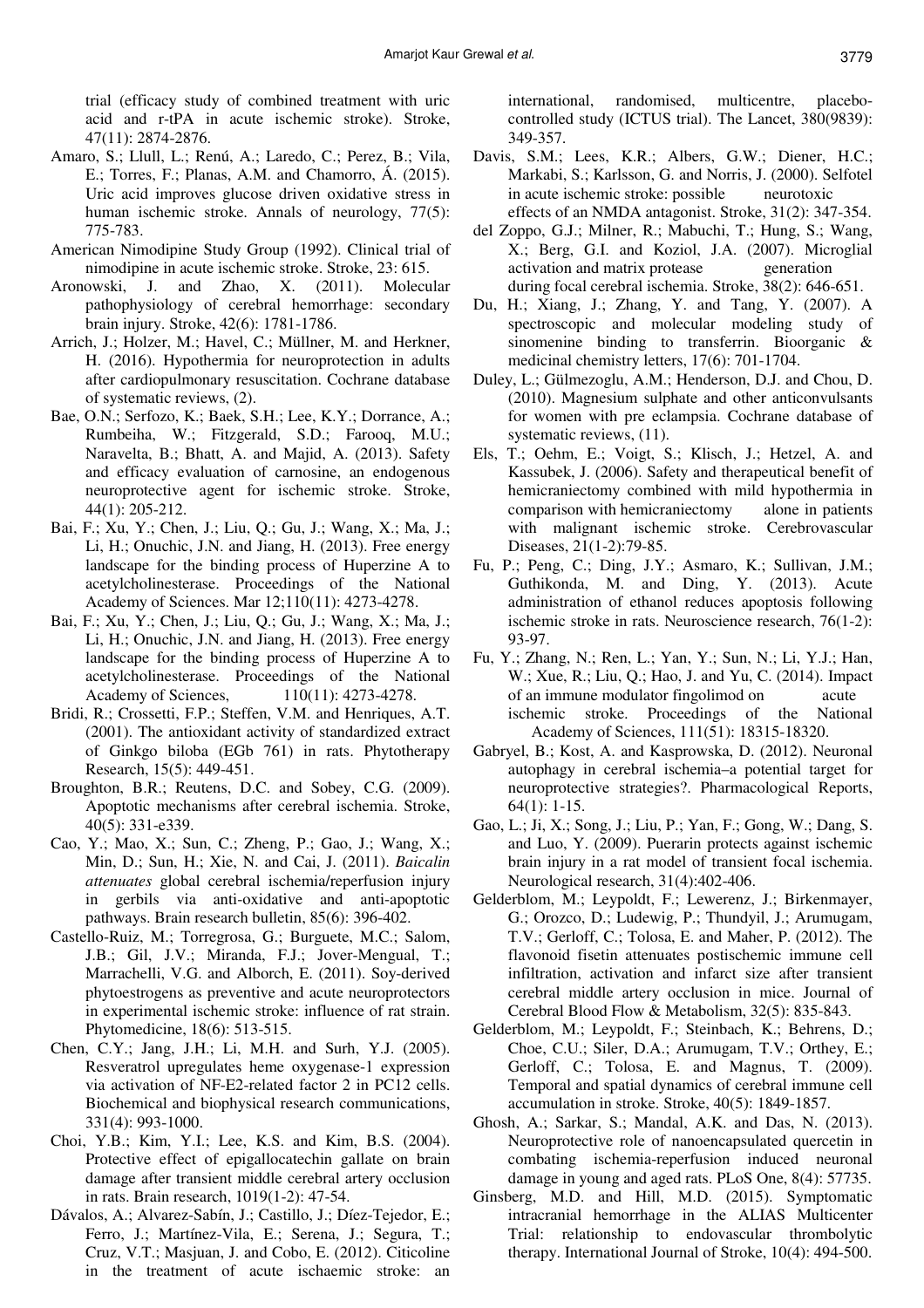- Ginsberg, M.D.; Palesch, Y.Y.; Martin, R.H.; Hill, M.D.; Moy, C.S.; Waldman, B.D.; Yeatts, S.D.; Tamariz, D.; Ryckborst, K. and ALIAS Investigators (2011). The albumin in acute stroke (ALIAS) multicenter clinical trial: safety analysis of part 1 and rationale and design of part 2. Stroke, 42(1): 119-127.
- Ginsberg, M.D. (2009). Current status of neuroprotection for cerebral ischemia: synoptic overview. Stroke, 40(3): S111-S114.
- Ginsberg, M.D. (2008). Neuroprotection for ischemic stroke: past, present and future. Neuropharmacology, 55(3): 363-389.
- Guan, T.; Liu, Q.; Qian, Y.; Yang, H.; Kong, J.; Kou, J. and Yu, B. (2013). Ruscogenin reduces cerebral ischemic injury via NF-κB-mediated inflammatory pathway in the mouse model of experimental stroke. European journal of pharmacology, 714: 303-311.
- Harraz, M.M.; Eacker, S.M.; Wang, X.; Dawson, T.M. and Dawson, V.L. (2012). MicroRNA-223 is neuroprotective by targeting glutamate receptors. Proceedings of the National Academy of Sciences, 109(46): 18962-18967.
- Hazra, S.; Hossain, M. and Kumar, G.S. (2013). Binding of isoquinoline alkaloids berberine, palmatine and coralyne to hemoglobin: structural and thermodynamic characterization studies. Molecular BioSystems, 9(1): 143-153.
- He, J.; Zhang, Y.; Xu, T.; Zhao, Q.; Wang, D.; Chen, C.S.; Tong, W.; Liu, C.; Xu, T.; Ju, Z. and Peng, Y. (2014). Effects of immediate blood pressure reduction on death and major disability in patients with acute ischemic stroke: the CATIS randomized clinical trial. Jama, 311(5): 479-489.
- Heeba, G.H. and El-Hanafy, A.A. (2012). Nebivolol regulates eNOS and iNOS expressions and alleviates oxidative stress in cerebral ischemia/reperfusion injury in rats. Life sciences, 90: 388-395.
- Heiss, W.D.; Brainin, M.; Bornstein, N.M.; Tuomilehto, J. and Hong, Z. (2012). Cerebrolysin in patients with acute ischemic stroke in Asia: results of a double-blind, placebo-controlled randomized trial. Stroke, 43: 630- 636.
- Hill, M.D.; Martin, R.H.; Mikulis, D.; Wong, J.H.; Silver, F.L.; Milot, G.; Clark, W.M.; MacDonald, R.L.; Kelly, M.E.; Boulton, M. and Fleetwood, I. (2012). Safety and efficacy of NA-1 in patients with iatrogenic stroke after endovascular aneurysm repair (ENACT): a phase 2, randomised, double-blind, placebo-controlled trial. The Lancet Neurology, 11(11): 942-950.
- Horn, J.; De Haanz, R.J.; Vermeulen, M. and Limburg, M. (2001). Very early nimodipine use in Stroke (VENUS) A randomized, double-blind, placebo-controlled Trial. Stroke, 32(2): 461-465.
- Ishida, K.; Berger, M.; Nadler, J. and Warner, D.S. (2014). Anesthetic neuroprotection: antecedents and an appraisal of preclinical and clinical data quality. Current pharmaceutical design, 20(36): 5751-5765.
- Jablonska, A. and Lukomska, B. (2011). Stroke induced brain changes: implications for stem cell transplantation. Acta Neurobiol Exp (Wars), 71(1): 74- 85.
- Jiang, J.; Wang, W.; Sun, Y.J.; Hu, M.; Li, F. and Zhu, D.Y. (2007). Neuroprotective effect of curcumin on focal cerebral ischemic rats by preventing blood–brain barrier

damage. European journal of pharmacology, 561: 54- 62.

- Jiang, Y.; Liu, D.W.; Han, X.Y.; Dong, Y.N.; Gao, J.; Du, B.; Meng, L. and Shi, J.G. (2012). Neuroprotective effects of anti-tumor necrosis factor-alpha antibody on apoptosis following subarachnoid hemorrhage in a rat model. Journal of Clinical Neuroscience, 19: 866-872.
- Jin, R.; Yang, G. and Li, G. (2010). Inflammatory mechanisms in ischemic stroke: role of inflammatory cells. Journal of leukocyte biology, 87: 779-789.
- Jin, X.; Liu, J.; Liu, K.J.; Rosenberg, G.A.; Yang, Y. and Liu, W. (2013). Normobaric hyperoxia combined with minocycline provides greater neuroprotection than either alone in transient focal cerebral ischemia. Experimental neurology, 240: 9-16.
- Jing, C.H.; Wang, L.; Liu, P.P.; Wu, C.; Ruan, D. and Chen, G. (2012). Autophagy activation is associated with neuroprotection against apoptosis via a mitochondrial pathway in a rat model of subarachnoid hemorrhage. Neuroscience, 213: 144-153.
- Jung, J.Y.; Han, C.R.; Jeong, Y.J.; Kim, H.J.; Lim, H.S.; Lee, K.H.; Park, H.O.; Oh, W.M.; Kim, S.H. and Kim, W.J. (2007). Epigallocatechin gallate inhibits nitric oxideinduced apoptosis in rat PC12 cells. Neuroscience letters, 411(3): 222-227.
- Kao, T.K.; Chang, C.Y.; Ou, Y.C.; Chen, W.Y.; Kuan, Y.H.; Pan, H.C.; Liao, S.L.; Li, G.Z. and Chen, C.J. (2013). Tetramethylpyrazine reduces cellular inflammatory response following permanent focal cerebral ischemia in rats. Experimental neurology, 247: 188-201.
- Kemp, J.A.; Kew, J.N.C. and Gill, R. (1999). NMDA receptor antagonists and their potential as neuroprotective agents. In Ionotropic Glutamate Receptors in the CNS (495-527). Springer, Berlin, Heidelberg.
- King, D.S.; Baskerville, R.; Hellsten, Y.; Senchina, D.S.; Burke, L.M.; Stear, S.J. and Castell, L.M. (2012). A–Z of nutritional supplements: dietary supplements, sports nutrition foods and ergogenic aids for health and performance–Part 34. Br J Sports Med, 46(9): 689-690.
- Krishnamurthy, R.G.; Senut, M.C.; Zemke, D.; Min, J.; Frenkel, M.B.; Greenberg, E.J.; Yu, S.W.; Ahn, N.; Goudreau, J.; Kassab, M. and Panickar, K.S. (2009). Asiatic acid, a pentacyclic triterpene from *Centella asiatica*, is neuroprotective in a mouse model of focal cerebral ischemia. Journal of neuroscience research, 87(11): 2541-50.
- Lee, E.J.; Chen, H.Y.; Hung, Y.C.; Chen, T.Y.; Lee, M.Y.; Yu, S.C.; Chen, Y.H.; Chuang, I.C. and Wu, T.S. (2009). Therapeutic window for cinnamophilin following oxygen–glucose deprivation and transient focal cerebral ischemia. Experimental Neurology. 217(1): 74-83.
- Lee, K.Y.; Bae, O.N.; Serfozo, K.; Hejabian, S.; Moussa, A.; Reeves, M.; Rumbeiha, W.; Fitzgerald, S.D.; Stein, G.; Baek, S.H. and Goudreau, J. (2012). Asiatic acid attenuates infarct volume, mitochondrial dysfunction, and matrix metalloproteinase-9 induction after focal cerebral ischemia. Stroke, 43(6): 1632-1638.
- Li, H.; Hu, J.; Ma, L.; Yuan, Z.; Wang, Y.; Wang, X.; Xing, D.; Lei, F. and Lei, L. (2010). Comprehensive study of baicalin down-regulating NOD2 receptor expression of neurons with oxygen–glucose deprivation in vitro and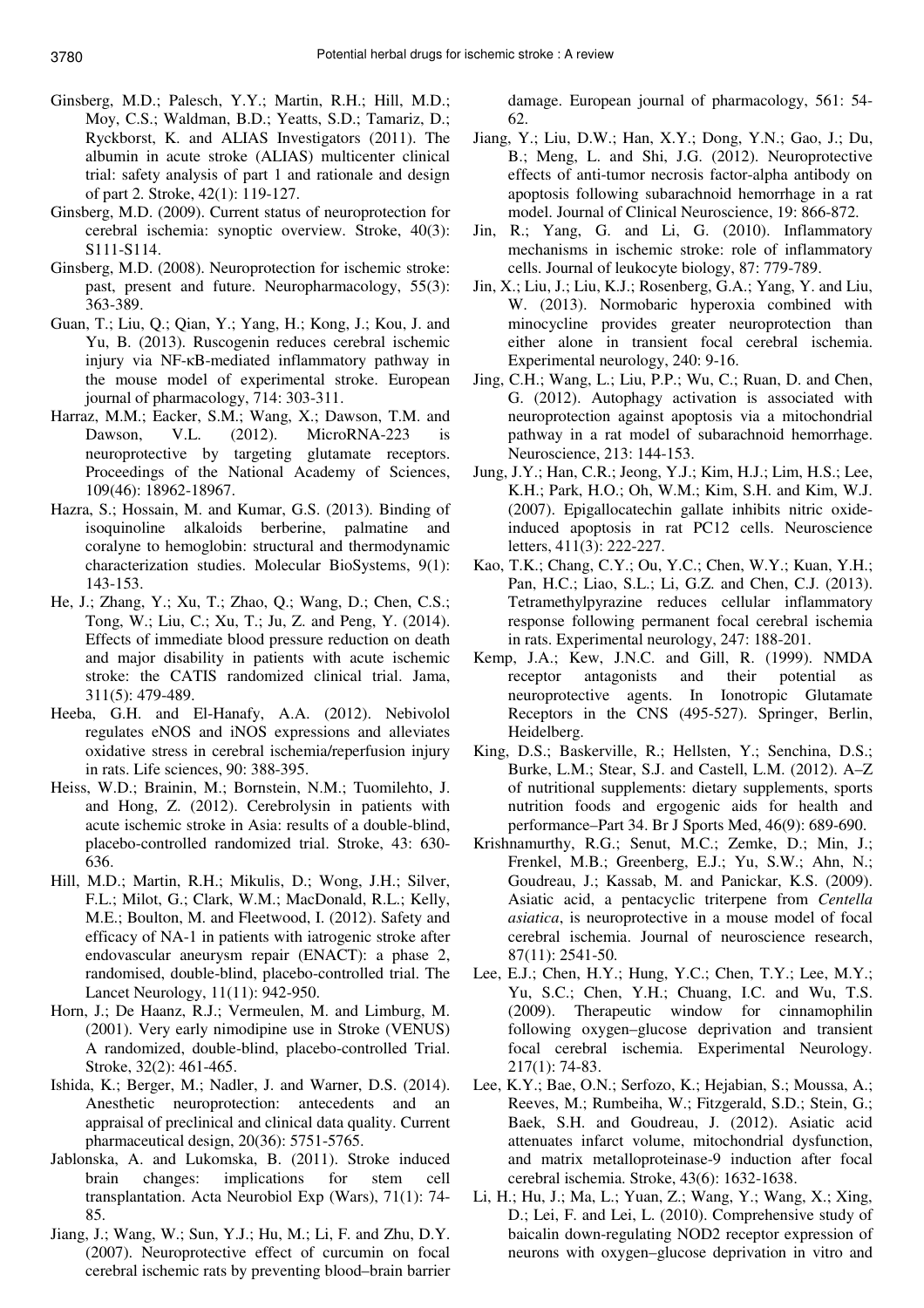cerebral ischemia-reperfusion *in vivo*. European journal of pharmacology, 649: 92-99.

- Lin, Y.; Zhang, J.C.; Fu, J.; Chen, F.; Wang, J.; Wu, Z.L. and Wu, S.Y. (2013). Hyperforin attenuates brain damage induced by transient middle cerebral artery occlusion (MCAO) in rats via inhibition of TRPC6 channels degradation. Journal of Cerebral Blood Flow & Metabolism, 33(2): 253-262.
- Liu, X.; Wang, L.; Wen, A.; Yang, J.; Yan, Y.; Yan, Y.; Liu, X.; Liu, H.; Wu, Y.; Li, Z. and Li, W. (2012). Ginsenoside Rd improves outcome of acute ischaemic stroke–a randomized, double blind, placebo controlled, multicenter trial. European journal of neurology, 19(6): 855-863.
- Lo, E.H. (2010). Degeneration and repair in central nervous system disease. Nature medicine, 16(11): 205.
- Loh, K.P.; Qi, J.; Tan, B.K.H.; Liu, X.H.; Wei, B.G. and Zh, Y.Z. (2010). Leonurine protects middle cerebral artery occluded rats through antioxidant effect and regulation of mitochondrial function. Stroke, 41(11): 2661-2668.
- Lyden, P.; Hemmen, T.; Grotta, J.; Rapp, K.; Ernstrom, K.; Rzesiewicz, T.; Parker, S.; Concha, M.; Hussain, S.; Agarwal, S. and Meyer, B. (2016). Results of the ICTuS 2 trial (intravascular cooling in the treatment of stroke 2). Stroke, 47(12): 2888-2895.
- Ma, S.; Yin, H.; Chen, L.; Liu, H.; Zhao, M. and Zhang, X. (2012). Neuroprotective effect of ginkgolide K against acute ischemic stroke on middle cerebral ischemia occlusion in rats. Journal of natural medicines, 66(1): 25-31.
- Ma, Y.; Sullivan, J.C. and Schreihofer, D.A. (2010). Dietary genistein and equol (4′, 7 isoflavandiol) reduce oxidative stress and protect rats against focal cerebral ischemia. American Journal of Physiology-Regulatory, Integrative and Comparative Physiology, 299(3): R871- R877.
- Majid, A. (2014). Neuroprotection in stroke: past, present, and future. ISRN neurology.
- Marshall, J.W.B.; Cross, A.J. and Ridley, R.M. (1999). Functional benefit from clomethiazole treatment after focal cerebral ischemia in a nonhuman primate species. Experimental neurology, 156(1): 121-129.
- Mattson, M.P. (2009). Roles of the lipid peroxidation product 4-hydroxynonenal in obesity, the metabolic syndrome, and associated vascular and neurodegenerative disorders. Experimental gerontology, 44(10): 625-633.
- Mdzinarishvili, A.; Sambri, R.K.; Lang, D. and Klein, J. (2012). Ginkgo extract EGb761 confers neuroprotection by reduction of glutamate release in ischemic brain. Journal of Pharmacy & Pharmaceutical Sciences, 15(1): 94-102.
- Mees, S.M.D.; Algra, A.; Vandertop, W.P.; van Kooten, F.; Kuijsten, H.A.; Boiten, J.; van Oostenbrugge, R.J.; Salman, R.A.S.; Lavados, P.M.; Rinkel, G.J. and van den Bergh, W.M. (2012). Magnesium for aneurysmal subarachnoid haemorrhage (MASH-2): a randomised placebo-controlled trial. The Lancet, 380(9836): 44-49.
- Meldrum, B.S. (2000). Glutamate as a neurotransmitter in the brain: review of physiology and pathology. The Journal of nutrition, 130(4): 1007S-1015S.
- Meloni, B.P.; Zhu, H. and Knuckey, N.W. (2006). Is magnesium neuroprotective following global and focal cerebral ischaemia? A review of published studies. Magnesium research, 19(2):123-137.
- Michalski, D.; Heindl, M.; Kacza, J.; Laignel, F.; Küppers-Tiedt, L.; Schneider, D.; Grosche, J.; Boltze, J.; Löhr, M.; Hobohm, C. and Härtig, W. (2012). Spatiotemporal course of macrophage-like cell accumulation after experimental embolic stroke depending on treatment with tissue plasminogen activator and its combination with hyperbaric oxygenation. European journal of histochemistry: EJH, 56(2).
- Miyabe, M.; Kirsch, J.R.; Nishikawa, T.; Koehler, R.C. and Traystman, R.J. (1997). Comparative analysis of brain protection by N-methyl-D-aspartate receptor antagonists after transient focal ischemia in cats. Critical care medicine, 25(6): 1037-1043.
- Mohr, J.P.; Orgogozo, J.M.; Harrison, M.J.G.; Hennerici, M.; Wahlgren, N.G.; Gelmers, J.H.; Martinez-Vila J. Dycka, E. and Tettenborn, D. (1994). Meta-analysis of oral nimodipine trials in acute ischemic stroke. Cerebrovascular Diseases, 4(3): 197-203.
- Montaner, J.; Bustamante, A.; García-Matas, S.; Martínez-Zabaleta, M.; Jiménez, J.; de la Torre, F.R.; Segura, T.; Masjuán, J.; Cánovas, D. and Freijo, M. (2016). Combination of thrombolysis and statins in acute stroke is safe: results of the STARS randomized trial (stroke treatment with acute reperfusion and simvastatin). Stroke, 47(11): 2870-2873.
- Moskowitz, M.A.; Lo, E.H. and Iadecola, C. (2010). The science of stroke: mechanisms in search of treatments. Neuron, 67(2): 181-198.
- Nomani, F. and Kamal, A.K. (2013). Granulocyte-colony stimulating factor for mobilizing bone marrow stem cells in the sub acute stroke. How safe is the use of granulocyte-colony stimulating factor in sub-acute stroke? Is this stem cell trial of recovery enhancement beneficial?. JPMA. The Journal of the Pakistan Medical Association, 63(12): 1558-1559.
- Onetti, Y.; Dantas, A.P.; Pérez, B.; Cugota, R.; Chamorro, A.; Planas, A.M.; Vila, E. and Jiménez-Altayó, F. (2015). Middle cerebral artery remodeling following transient brain ischemia is linked to early postischemic hyperemia: a target of uric acid treatment. American Journal of Physiology-Heart and Circulatory Physiology, 308(8): H862-H874.
- Papadakis, M.; Hadley, G.; Xilouri, M.; Hoyte, L.C.; Nagel, S.; McMenamin, M.M.; Tsaknakis, G.; Watt, S.M.; Drakesmith, C.W.; Chen, R. and Wood, M.J. (2013). Tsc1 (hamartin) confers neuroprotection against ischemia by inducing autophagy. Nature medicine, 19(3): 351.
- Peng, B.; Guo, Q.L.; He, Z.J.; Ye, Z.; Yuan, Y.J.; Wang, N. and Zhou, J. (2012). Remote ischemic postconditioning<br>protects the brain from global cerebral protects the brain from global cerebral ischemia/reperfusion injury by up-regulating endothelial nitric oxide synthase through the PI3K/Akt pathway. Brain research, 1445: 92-102.
- Piao, H.Z.; Jin, S.A.; Chun, H.S. and Kim, W.K. (2004). Neuroprotective effect of wogonin: potential roles of inflammatory cytokines. Archives of pharmacal research, 27(9): 930.
- Pradeep, H.; Diya, J.B.; Shashikumar, S. and Rajanikant, G.K. (2012). Oxidative stress-assassin behind the ischemic stroke. Folia Neuropathol, 50(3): 219-230.
- Pradillo, J.M.; Denes, A.; Greenhalgh, A.D.; Boutin, H.; Drake, C.; McColl, B.W.; Barton, E.; Proctor, S.D.; Russell, J.C.; Rothwell, N.J. and Allan, S.M. (2012).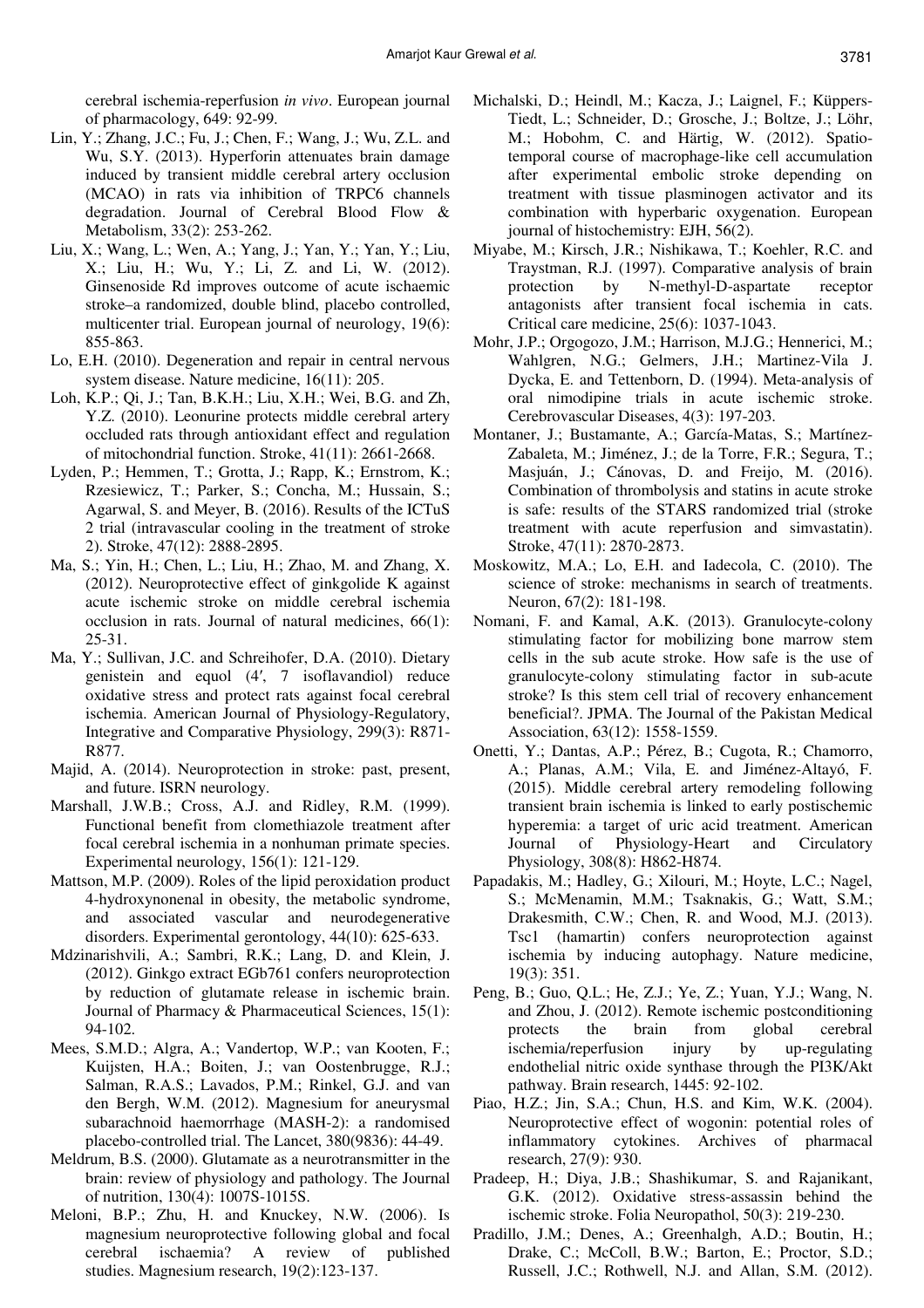Delayed administration of interleukin-1 receptor antagonist reduces ischemic brain damage and inflammation in comorbid rats. Journal of Cerebral Blood Flow & Metabolism, 32(9): 1810-1819.

- Qi, J.; Hong, Z.Y.; Xin, H. and Zhu, Y.Z. (2010). Neuroprotective effects of leonurine on ischemia/reperfusion-induced mitochondrial dysfunctions in rat cerebral cortex. Biological and Pharmaceutical Bulletin, 33(12): 1958-1964.
- Qian, L.; Xu, Z.; Zhang, W.; Wilson, B.; Hong, J.S. and Flood, P.M. (2007). Sinomenine, a natural dextrorotatory morphinan analog, is anti-inflammatory and neuroprotective through inhibition of microglial NADPH oxidase. Journal of neuroinflammation, 4(1): 23.
- Radermacher, K.A.; Wingler, K.; Langhauser, F.; Altenhöfer, S.; Kleikers, P.; Hermans, J.R.; Hrabě de Angelis, M.; Kleinschnitz, C. and Schmidt, H.H. (2013). Neuroprotection after stroke by targeting NOX4 as a source of oxidative stress. Antioxidants & redox signaling, 18(12): 1418-1427.
- Raza, S.S.; Khan, M.M.; Ahmad, A.; Ashafaq, M.; Islam, F.; Wagner, A.P. and Safhi, M.M. (2013). Neuroprotective effect of naringenin is mediated through suppression of NF-κB signaling pathway in experimental stroke. Neuroscience, 230: 157-171.
- Reed, S.D.; Cramer, S.C.; Blough, D.K.; Meyer, K.; Jarvik, J.G. and Wang, D.Z. (2001). Treatment with tissue plasminogen activator and inpatient mortality rates for patients with ischemic stroke treated in community hospitals. Stroke-Dallas-, 32(8): 1832-1839.
- Ren, J.; Fan, C.; Chen, N.; Huang, J. and Yang, Q. (2011). Resveratrol pretreatment attenuates cerebral ischemic injury by upregulating expression of transcription factor Nrf2 and HO-1 in rats. Neurochemical research, 36(12): 2352.
- Rodrigues, F.B.; Neves, J.B.; Caldeira, D.; Ferro, J.M.; Ferreira, J.J. and Costa, J. (2016). Endovascular treatment versus medical care alone for ischaemic stroke: systematic review and meta-analysis. bmj, 353: i1754.
- Romeo, L.; Intrier, M.; D'Agata, V.; Mangano, N.G.; Oriani, G.; Ontario, M.L. and Scapagnini, G. (2009). The major green tea polyphenol,(-)-epigallocatechin-3-gallate, induces heme oxygenase in rat neurons and acts as an effective neuroprotective agent against oxidative stress. Journal of the American College of Nutrition, 28(sup4): 492S-499S.
- Sakata, H.; Niizuma, K.; Yoshioka, H.; Kim, G.S.; Jung, J.E.; Katsu, M.; Narasimhan, P.; Maier, C.M.; Nishiyama, Y. and Chan, P.H. (2012). Minocycline-preconditioned neural stem cells enhance neuroprotection after ischemic stroke in rats. Journal of Neuroscience, 32(10): 3462-3473.
- Sakata, Y.; Zhuang, H.; Kwansa, H.; Koehler, R.C. and Doré, S. (2010). Resveratrol protects against experimental stroke: putative neuroprotective role of heme oxygenase 1. Experimental neurology, 224(1): 325-329.
- Saver, J.L.; Starkman, S.; Eckstein, M.; Stratton, S.; Pratt, F.; Hamilton, S.; Conwit, R.; Liebeskind, D.S.; Sung, G.; Sanossian, N. and FAST-MAG Investigators and Coordinators (2014). Methodology of the Field Administration of Stroke Therapy–Magnesium (FAST-

MAG) phase 3 trial: Part 1–rationale and general methods. International Journal of Stroke, 9(2): 215-219.

- Saver, J.L.; Starkman, S.; Eckstein, M.; Stratton, S.J.; Pratt, F.D.; Pratt, S.; Conwit, R.; Sung, D.S.; Liebeskind, G.; Kramer, I. and Morea, G. (2015). Prehospital use of magnesium sulfate as neuroprotection in acute stroke. New England Journal of Medicine, 372(6): 528-536.
- Sheth, K.N.; Kimberly, W.T.; Elm, J.J.; Kent, T.A.; Mandava, P.; Yoo, A.J.; Thomalla, G.; Campbell, B.; Donnan, G.A.; Davis, S.M. and Albers, G.W. (2014). Pilot study of intravenous glyburide in patients with a large ischemic stroke. Stroke, 45(1): 281-283.
- Shi, H.; Sheng, B.; Zhang, F.; Wu, C.; Zhang, R.; Zhu, J.; Xu, K.; Kuang, Y.; Jameson, S.C.; Lin, Z. and Wang, Y. (2013). Kruppel-like factor 2 protects against ischemic stroke by regulating endothelial blood brain barrier function. American Journal of Physiology-Heart and Circulatory Physiology, 304(6): H796-H805.
- Shin, Y.M.; Jung, H.J.; Choi, W.Y. and Lim, C.J. (2013). Antioxidative, anti-inflammatory, and matrix metalloproteinase inhibitory activities of 20 (S) ginsenoside Rg3 in cultured mammalian cell lines. Molecular biology reports,  $40(1)$ : 269-279.
- Shukla, P.K.; Khanna, V.K.; Ali, M.M.; Khan, M.Y. and Srimal, R.C. (2008). Anti-ischemic effect of curcumin in rat brain. Neurochemical research, 33(6): 1036-1043.
- Simão, F.; Matté, A.; Matté, C.; Soares, F.M.; Wyse, A.T.; Netto, C.A. and Salbego, C.G. (2011). Resveratrol prevents oxidative stress and inhibition of  $Na^+ K^+$ -ATPase activity induced by transient global cerebral ischemia in rats. The Journal of nutritional biochemistry, 22(10): 921-928.
- Simão, F.; Matté, A.; Pagnussat, A.S.; Netto, C.A. and Salbego, C.G. (2012). Resveratrol prevents CA1 neurons against ischemic injury by parallel modulation of both GSK-3β and CREB through PI3 K/Akt pathways. European Journal of Neuroscience, 36(7): 2899-2905.
- Srivastava, M.P.; Bhasin, A.; Bhatia, R.; Garg, A.; Gaikwad, S.; Prasad, K.; Singh, M.B. and Tripathi, M. (2012). Efficacy of minocycline in acute ischemic stroke: a single-blinded, placebo-controlled trial. Neurology India, 60(1): 23.
- Stokum, J.A.; Gerzanich, V. and Simard, J.M. (2016). Molecular pathophysiology of cerebral edema. Journal of Cerebral Blood Flow & Metabolism, 36(3): 513-538.
- Suarez, J.I.; Martin, R.H.; Calvillo, E.; Dillon, C.; Bershad, E.M.; MacDonald, R.L.; Wong, J. and Harbaugh, R. (2012). The Albumin in Subarachnoid Hemorrhage (ALISAH) multicenter pilot clinical trial: safety and neurologic outcomes. Stroke, 43(3): 683-690.
- Sun, J.; Fang, Y.Q.; Ren, H.; Chen, T.; Guo, J.J.; Yan, J.; Song, S.; Zhang, L.Y. and Liao, H. (2013). WIN55, 212-2 protects oligodendrocyte precursor cells in stroke penumbra following permanent focal cerebral ischemia in rats. Acta Pharmacologica Sinica, 34(1): 119.
- Tabassum, R.; Vaibhav, K.; Shrivastava, P.; Khan, A.; Ahmed, M.E.; Javed, H.; Islam, F.; Ahmad, S.; Siddiqui, M.S.; Safhi, M.M. and Islam, F. (2013). Centella asiatica attenuates the neurobehavioral, neurochemical and histological changes in transient focal middle cerebral artery occlusion rats. Neurological Sciences, 34(6): 25-933.